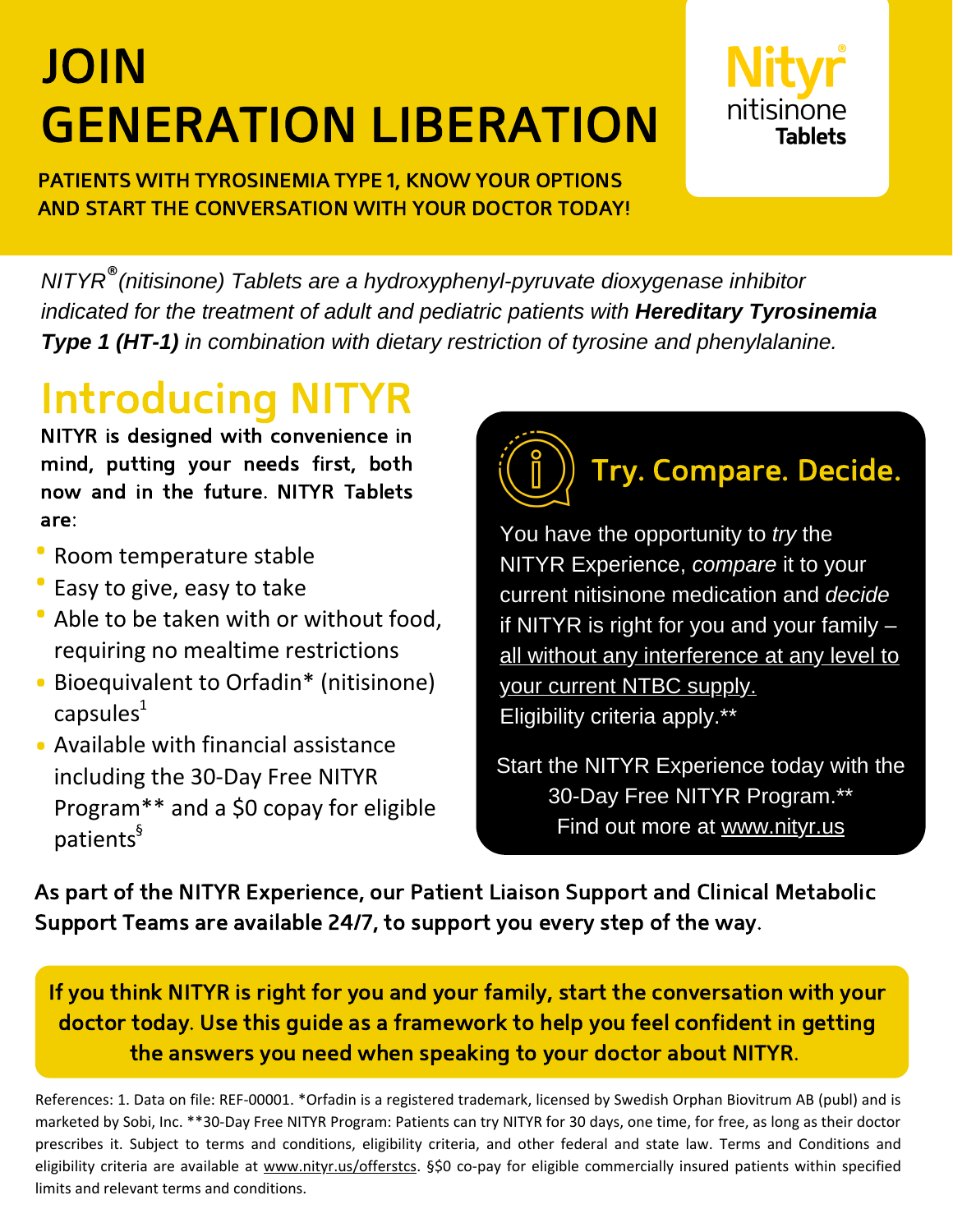## Questions to consider asking your doctor

## **Treatment**

- Is NITYR any different to the NTBC (nitisinone) I am already taking? Are the side effects and safety any different to my current NTBC? ·
- Would my diet change if I am prescribed NITYR rather than my current NTBC? ·
- What is NITYR and how does it work? ·
- How is NITYR taken/given? Would it be different to how I take/give nitisinone at the moment? ·
- Will my diet plan change if I take NITYR? ·
- How should NITYR be stored or transported? ·<br>·<br>·
- Can NITYR be taken without food? ·
- Can I take my dose of NITYR once a day? ·
- How might NITYR support me in living with Tyrosinemia Type 1?
- Can't take my dose of<br>• How might NITYR sup<br>• How can I try NITYR? ·

## Product Support

- What product support comes with NITYR? Is it any different to the product support I already have with my current NTBC? ·
- Is there dietary product support available with NITYR? ·
- Will there be someone I can contact when I have questions? (i.e., with navigating insurance requirements or staying on top of medication refills.) ·

## Next steps

- I'm still unsure, is there a way to try NITYR without committing? ·
- How can I find out if NITYR is covered by my insurance provider? Will I have to pay more for NITYR? ·
- I'm interested in the 30-Day Free NITYR Program, what do I do next?\*\* ·

For more information on NITYR please visit [www.nityr.us](http://www.nityr.us/)

### With you every step of the way

Connect with Patient Liaison Support anytime you have a question or concern. Call 1-800-775-5783.

Please see Important Safety Information below and full Prescribing [Information](http://www.nityr.us/pi) at [www.nityr.us/pi](http://www.nityr.us/pi)